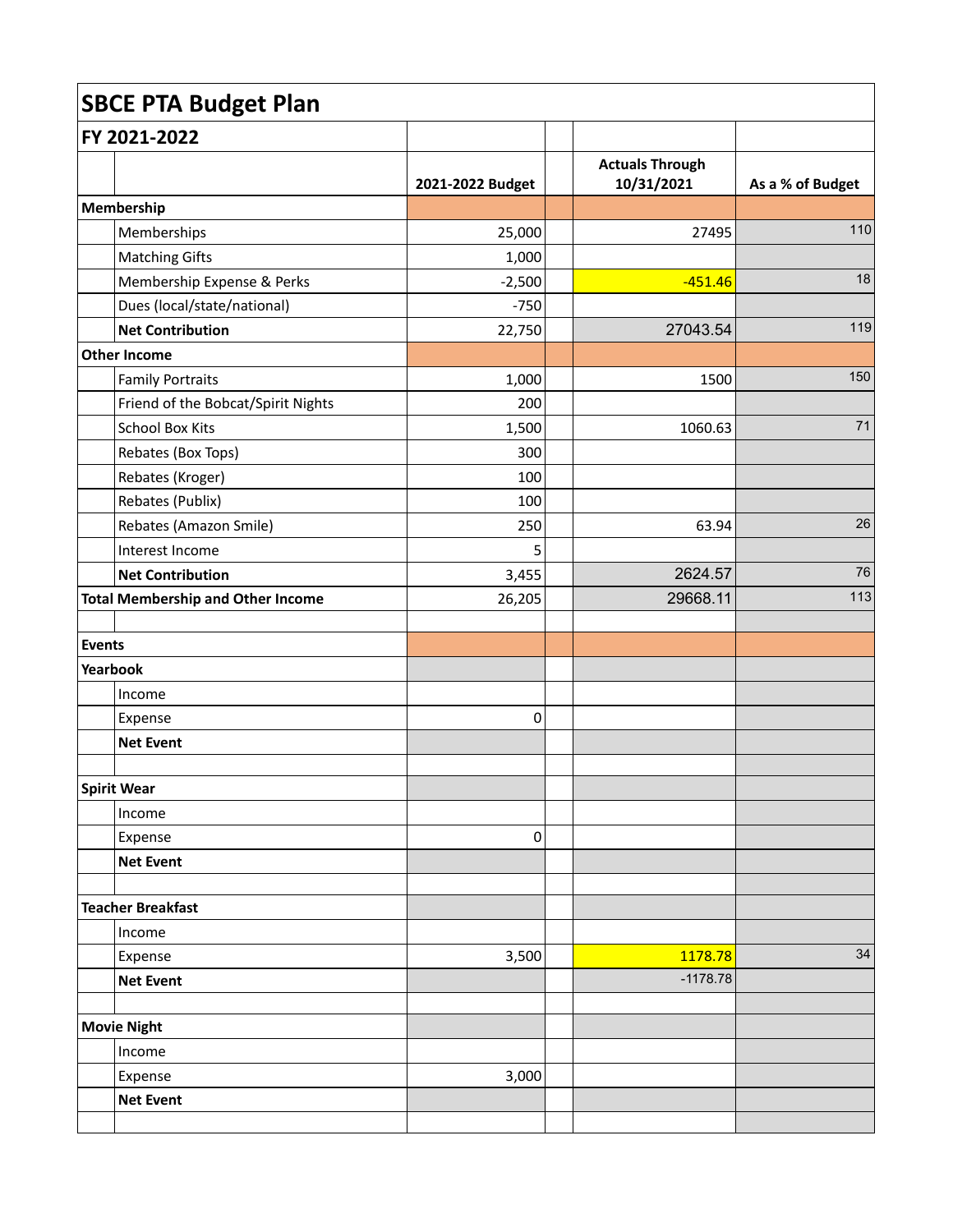|                         | <b>Spring Family Festival</b>      |           |            |            |
|-------------------------|------------------------------------|-----------|------------|------------|
|                         | Income                             |           |            |            |
|                         | Expense                            | 4,000     |            |            |
|                         | Net Event                          |           |            |            |
|                         |                                    |           |            |            |
| <b>Bingo</b>            |                                    |           |            |            |
|                         | Income                             |           |            |            |
|                         | Expense                            | 3,000     |            |            |
|                         | <b>Net Event</b>                   |           |            |            |
|                         |                                    |           |            |            |
| <b>Book Fair</b>        |                                    |           |            |            |
|                         | Income                             |           |            |            |
|                         | Expense                            | 3,000     |            |            |
|                         | <b>Net Event</b>                   |           |            |            |
|                         |                                    |           |            |            |
|                         | Daddy/Daughter Dance               |           |            |            |
|                         | Income                             |           |            |            |
|                         | Expense                            | 3,000     |            |            |
|                         | <b>Net Event</b>                   |           |            |            |
|                         |                                    |           |            |            |
| Mother/Son Event        |                                    |           |            |            |
|                         | Income                             |           |            |            |
|                         | Expense                            | 3,000     |            |            |
|                         | <b>Net Event</b>                   |           |            |            |
|                         | <b>5th Grade Finale</b>            |           |            |            |
|                         | Income                             |           |            |            |
|                         | Expense                            | 5,000     |            |            |
|                         | <b>Net Event</b>                   |           |            |            |
|                         |                                    |           |            |            |
|                         | <b>All Pro Dads</b>                |           |            |            |
|                         | Income                             |           |            |            |
|                         | Expense                            |           |            |            |
|                         | <b>Net Event</b>                   |           |            |            |
|                         | Total net contribution from events |           | $-1178.78$ |            |
| <b>Total net income</b> |                                    |           | 28489.33   |            |
|                         |                                    |           |            |            |
| <b>Expenses</b>         |                                    |           |            |            |
| <b>Learning Support</b> |                                    |           |            |            |
|                         | Agenda Books - Students            | 1,200     | 1135.56    | 95         |
|                         | Near Pod                           | 2,500     |            |            |
|                         | Diamond Del Program                | $\pmb{0}$ |            |            |
|                         | Mini Grants; Fall                  | 5,000     | 98.89      | $\sqrt{2}$ |
|                         | Mini Grants; Spring                | 5,000     |            |            |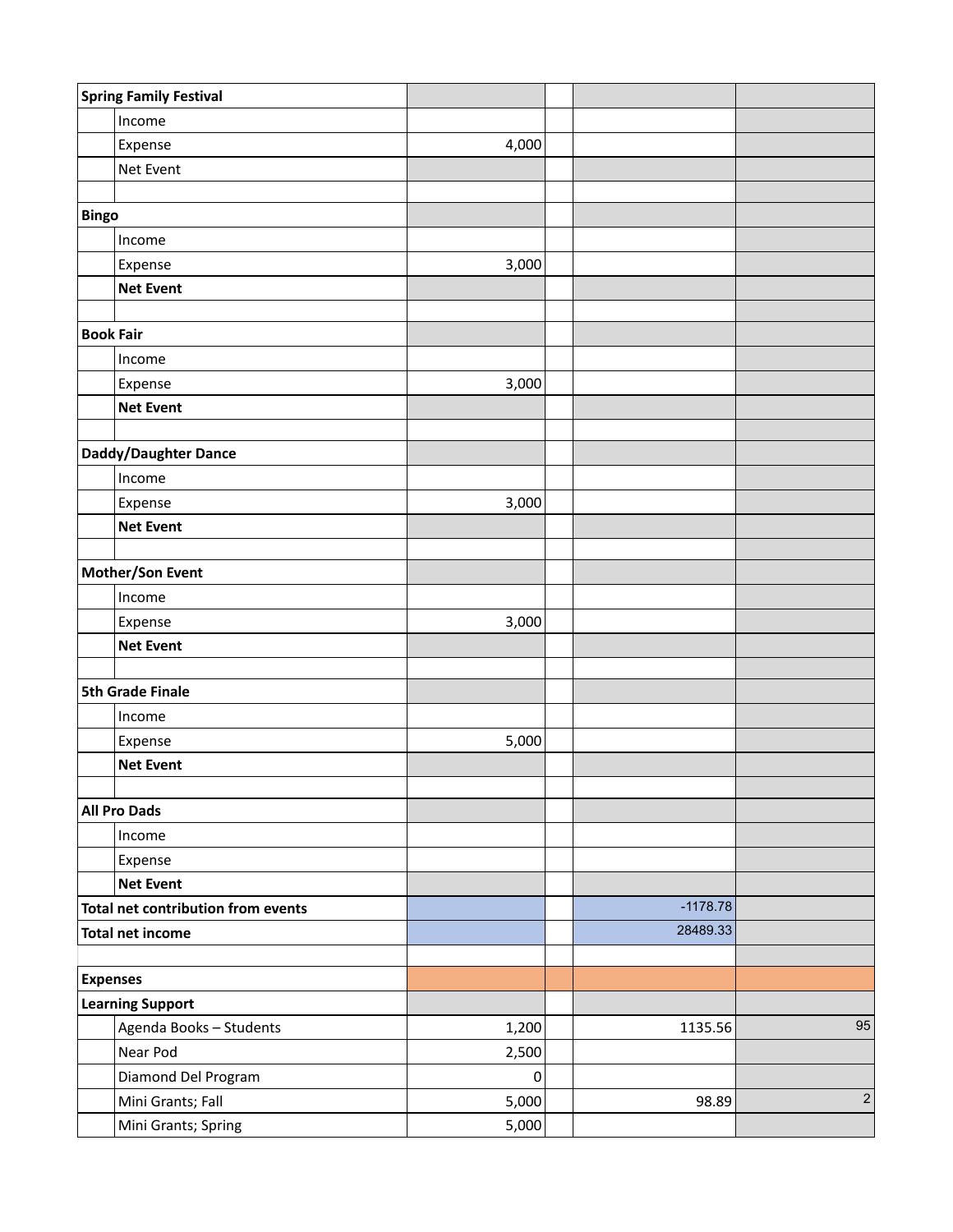|                                                       | <b>Teacher Stipend</b>                           | 4,000     | 1780.08                             | 45                           |
|-------------------------------------------------------|--------------------------------------------------|-----------|-------------------------------------|------------------------------|
|                                                       | <b>STEM Support</b>                              | 1,000     |                                     |                              |
|                                                       | Walk to School Program                           | 50        |                                     |                              |
|                                                       | <b>Total Learning Support</b>                    | 18,750    | 3014.53                             | 16                           |
|                                                       |                                                  |           |                                     |                              |
|                                                       | <b>Teacher/Staff Support</b>                     |           |                                     |                              |
|                                                       | Peace Garden Project                             | 100       |                                     |                              |
|                                                       | Field Day (and PE support)                       | 750       |                                     |                              |
|                                                       | Teacher/ Staff Appreciation                      | 4,000     | 50                                  | 1                            |
|                                                       | <b>Teacher Gifts</b>                             | 4,100     | 1955                                | 48                           |
|                                                       | Newcomer Committee                               | U         |                                     |                              |
|                                                       | <b>Total Teacher/Staff Support</b>               | 8,950     | 2005                                | 22                           |
|                                                       |                                                  |           |                                     |                              |
|                                                       | <b>Facility and Administrative Support</b>       |           |                                     |                              |
|                                                       | Landscaping                                      | 1,000     | 729.56                              | 73                           |
|                                                       | Gaga Pit Maintenance                             | 400       |                                     |                              |
|                                                       | <b>School Garden</b>                             | 50        |                                     |                              |
|                                                       | <b>Audit Expense</b>                             | 450       |                                     |                              |
|                                                       | Bank Supplies & Processing Fees (PayPal,         |           |                                     | $\overline{2}$               |
|                                                       | WePay, Bank, Square)                             | 2,000     | 42.11                               |                              |
|                                                       | Quickbooks                                       | 600       |                                     |                              |
|                                                       | Electricity - Entrance Sign                      | 1,300     | 337.68                              | 26                           |
|                                                       | <b>Insurance Bond</b>                            | 330       | 330                                 | 100                          |
|                                                       | Membership Toolkit Website                       | 450       | 450                                 | 100                          |
|                                                       | PTA Website - Weebly                             | 0         | *paid a 2 year subscription in 2020 | Next payment will be in 2022 |
|                                                       | <b>Office Supplies</b>                           | 50        |                                     |                              |
|                                                       | Expenses from 2020-2021                          | 0         | 623.18                              |                              |
|                                                       | <b>Total Facility and Administrative Support</b> | 6,630     | 2512.53                             | 38                           |
|                                                       |                                                  |           | 7532.06                             | 22                           |
|                                                       | <b>Total Expenses</b>                            | 34,330    |                                     |                              |
|                                                       | <b>Total Income</b>                              | 26,205    | 28489.33                            | 109                          |
|                                                       | <b>Total Expenses</b>                            | 34,330    | 7532.06                             | 22                           |
|                                                       | <b>Net</b>                                       | $-8,125$  | 20957.27                            | $-258$                       |
|                                                       |                                                  |           |                                     |                              |
|                                                       | Net contribution to reserves                     |           |                                     |                              |
|                                                       | Capital Improvements                             |           |                                     |                              |
|                                                       | <b>Total change in reserves</b>                  |           |                                     |                              |
|                                                       |                                                  |           |                                     |                              |
|                                                       |                                                  |           |                                     |                              |
|                                                       | Cash (reserves) balance as of 10/31/2021         | 21,845.37 | 53949.54                            |                              |
| PayPal Cash Balance as of 10/31/2021                  |                                                  | 500       | 1128.1                              |                              |
| <b>Discretionary Reserve (Interest Checking Acct)</b> |                                                  | 39,035.33 | 39036.62                            |                              |
| Required Minimum Reserve per GA PTA                   |                                                  | $-15,000$ | $-15000$                            |                              |